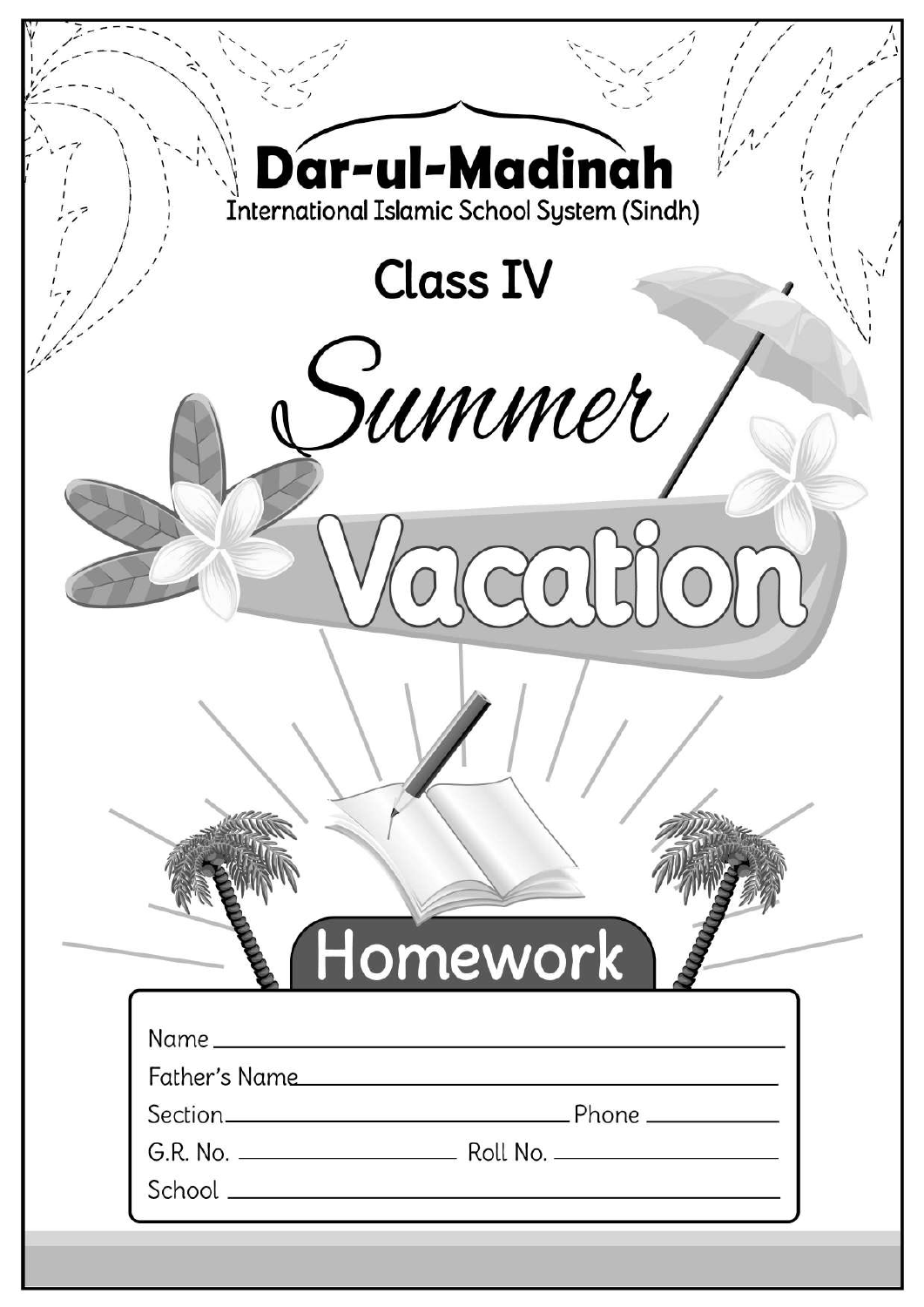| <b>English</b>                           |  |  |                                                            |          |                            |                                                    |
|------------------------------------------|--|--|------------------------------------------------------------|----------|----------------------------|----------------------------------------------------|
|                                          |  |  | Instruction: Match unscrambled words with scrambled words. |          |                            |                                                    |
| <b>Scrambled words</b>                   |  |  |                                                            |          |                            | <b>Unscrambled words</b>                           |
| beast                                    |  |  |                                                            |          |                            | mtea                                               |
| garbage                                  |  |  |                                                            |          |                            | umplp                                              |
| truck                                    |  |  |                                                            |          |                            | bbgole                                             |
| gobble                                   |  |  |                                                            |          |                            | umdp                                               |
| mouth                                    |  |  |                                                            |          |                            | earr                                               |
| rear                                     |  |  |                                                            |          |                            | uctrk                                              |
| curl                                     |  |  |                                                            |          |                            | bagarge                                            |
| dump                                     |  |  |                                                            |          |                            | uthmo                                              |
| plump                                    |  |  |                                                            |          |                            | urcl                                               |
| meat                                     |  |  |                                                            |          |                            | eabst                                              |
|                                          |  |  | Instruction: Match the words with their meanings.          |          |                            |                                                    |
| <b>Words</b>                             |  |  |                                                            |          |                            | <b>Meanings</b>                                    |
| gobble                                   |  |  |                                                            |          | the curved shape           | to make something into the shape of a curl, or     |
| rear                                     |  |  |                                                            |          | it has been removed        | the skin of fruit and vegetables, especially after |
| peel                                     |  |  |                                                            |          |                            | having pleasantly soft, rounded body or shape      |
| plump                                    |  |  |                                                            |          | the back part of something |                                                    |
| curl                                     |  |  |                                                            |          | to eat food too fast       |                                                    |
| Instruction: Use the words in sentences. |  |  |                                                            |          |                            |                                                    |
| $M = -1$                                 |  |  |                                                            | Sentence |                            |                                                    |

| <b>Words</b> | Sentence |
|--------------|----------|
| Fabulous     |          |
| Beast        |          |
| Garbage      |          |
| Morning      |          |
| Gobble       |          |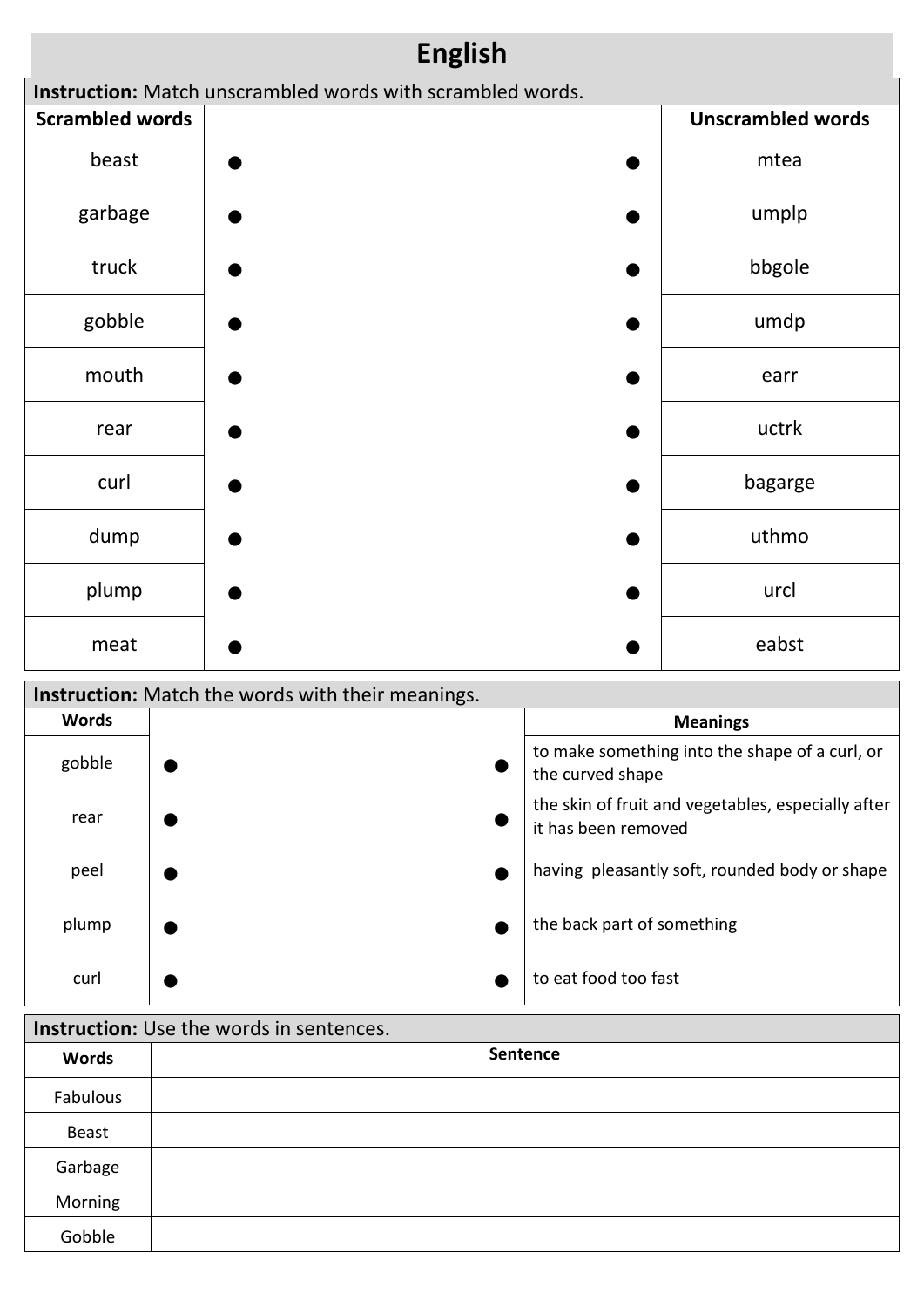|      | Instruction: Read Unit 1 (Fabulous Beast) and answer the following questions. |
|------|-------------------------------------------------------------------------------|
| Q 1. | Who arrives and gobbles everything in the morning?                            |
| Ans: |                                                                               |
|      |                                                                               |
| Q 2. | Where is the garbage truck's mouth?                                           |
| Ans: |                                                                               |
|      |                                                                               |
| Q 3. | What the other words poet used for garbage truck?                             |
| Ans: |                                                                               |
|      |                                                                               |
| Q 4. | What do stick in its pointy teeth?                                            |
| Ans: |                                                                               |
|      |                                                                               |
| Q 5. | Who does take it for ride and where does he sit?                              |
| Ans: |                                                                               |
|      |                                                                               |
|      |                                                                               |

## **Instruction:** Tick the option in bracket to indicate correct meaning of homonyms.

| 1. I saw a bat in the night.       | (animal / wooden stick) |
|------------------------------------|-------------------------|
| 2. I have a oak tree bat.          | (animal / wooden stick) |
| 3. Seal eats fish.                 | (animal /<br>close)     |
| 4. Seal the jar.                   | (animal /<br>close)     |
| 5. Beat the snak.                  | (hit hard $/$ win)      |
| 6. Can you beat me in competetion. | (hit hard $/$<br>win)   |

| <b>Instruction:</b> Fill in the blanks with correct words in the box. |       |             |          |     |  |  |  |
|-----------------------------------------------------------------------|-------|-------------|----------|-----|--|--|--|
| water                                                                 | paper | lemon grass | computer | sun |  |  |  |

1. I have new \_\_\_\_\_\_\_\_\_\_\_\_\_\_\_\_\_\_\_ bottle.

2. \_\_\_\_\_\_\_\_\_\_\_\_\_\_\_\_\_\_ games are harmful for eyes.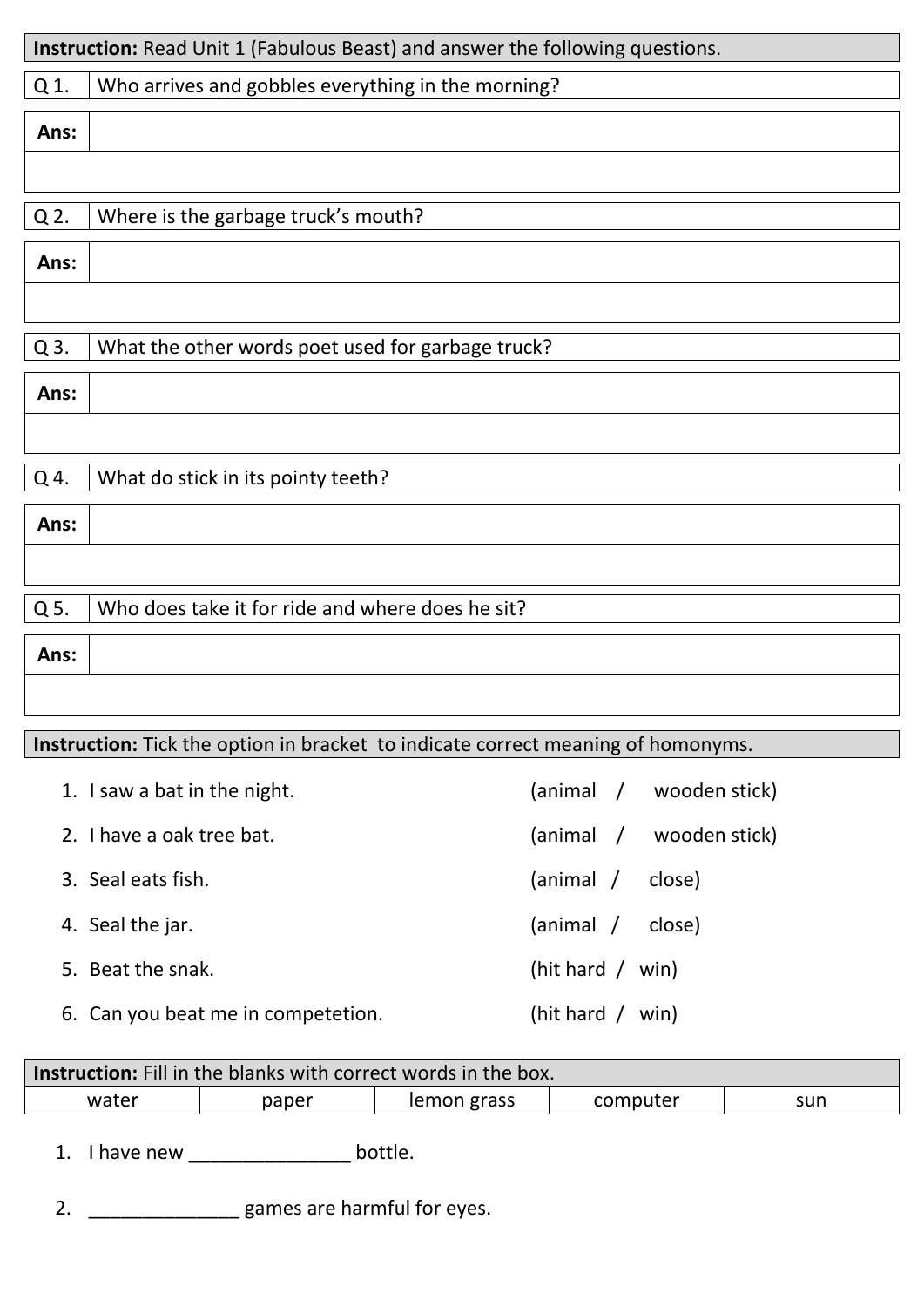- 3. Ali likes \_\_\_\_\_\_\_\_\_\_\_\_\_\_ tea.
- 4. Its sunny today, use \_\_\_\_\_\_\_\_\_\_\_\_\_\_\_\_\_\_\_\_\_\_\_cream when go outside.
- 5. Use fewer \_\_\_\_\_\_\_\_\_\_\_\_\_\_\_\_\_ \_products, to save more trees.

**Instruction:** Match the words to make correct compound noun and write in the boxes. apple  $\left| \bullet \right|$  book bus  $\begin{vmatrix} \bullet & \bullet & \bullet \end{vmatrix}$  ball foot  $\begin{array}{|c|c|c|c|}\n\hline\n\end{array}$   $\bullet$   $\begin{array}{|c|c|c|}\n\hline\n\end{array}$  plant egg stop work  $\begin{vmatrix} \bullet & \cdot & \cdot & \bullet \end{vmatrix}$  tree

**Instruction:** Describe the picture in six sentences with the help of words given in the boxes.

| park  | swing             | children | happy                       | ball |
|-------|-------------------|----------|-----------------------------|------|
| grass | holding           | handle   | up                          | down |
| C)    | عد<br>حطد<br>سعلد | 36       | ىمل<br>سمعد<br>سملا<br>سملد |      |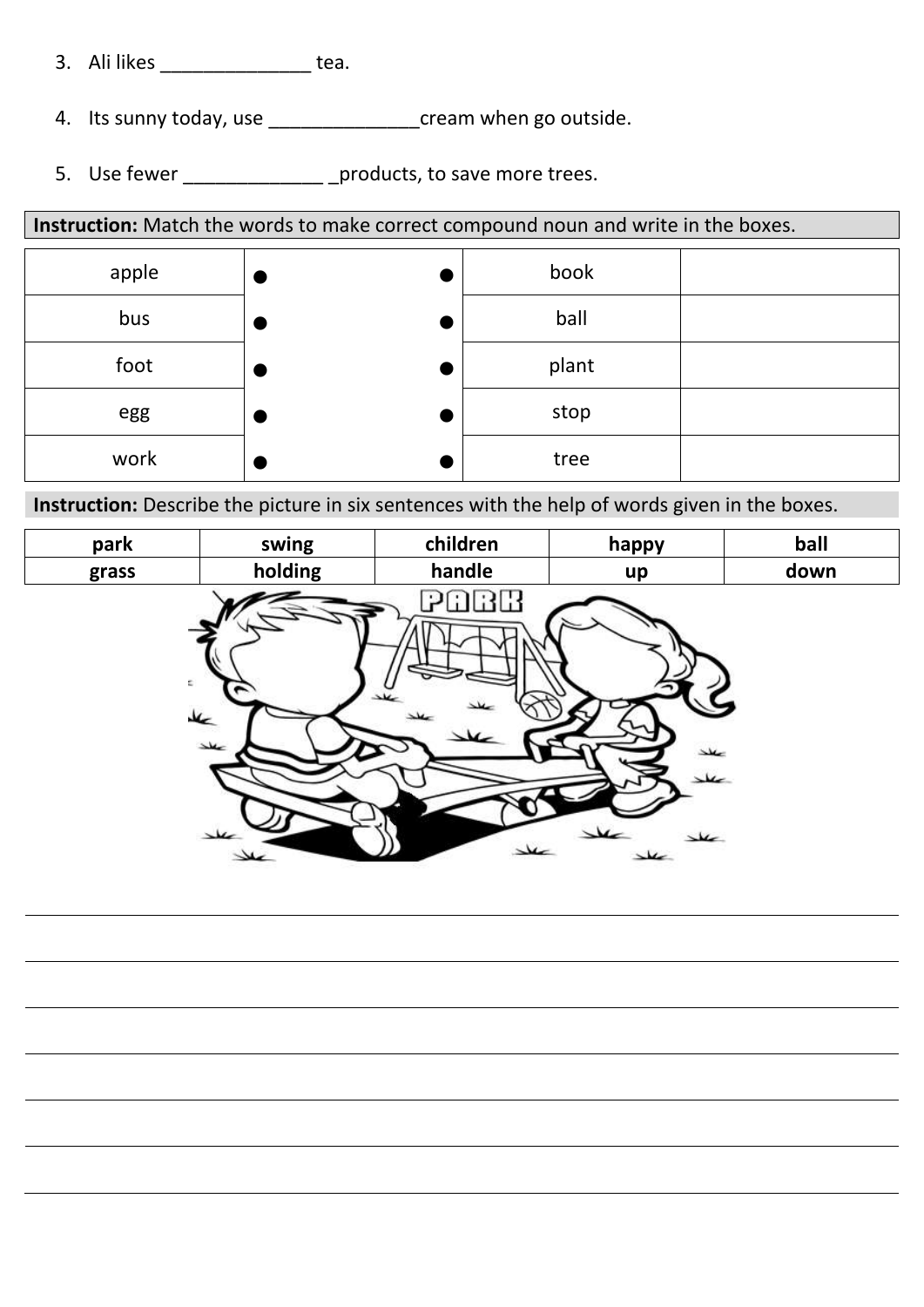## **Mathematics**

**Question 01:** Write check of Rs 6948321: (Both in words and in numbers with commas) International Place Value System.

| <b>Check</b><br>Your<br><b>Expiry Date</b><br>Mont | Cheque No.<br>Date |  |
|----------------------------------------------------|--------------------|--|
| Pay<br><b>PAK RUPEES</b>                           | <b>PKR</b>         |  |
|                                                    |                    |  |

**Question 02:**Encrypt the hidden message.

| i. $693 + 135$       | ii. $36 \times 89$ | iii. $370 \times 25$ |
|----------------------|--------------------|----------------------|
| 693<br>$+135$<br>828 |                    |                      |
| iv. $1400 + 2000$    | v. $693 \div 9$    | vi. $125 \times 74$  |
|                      |                    |                      |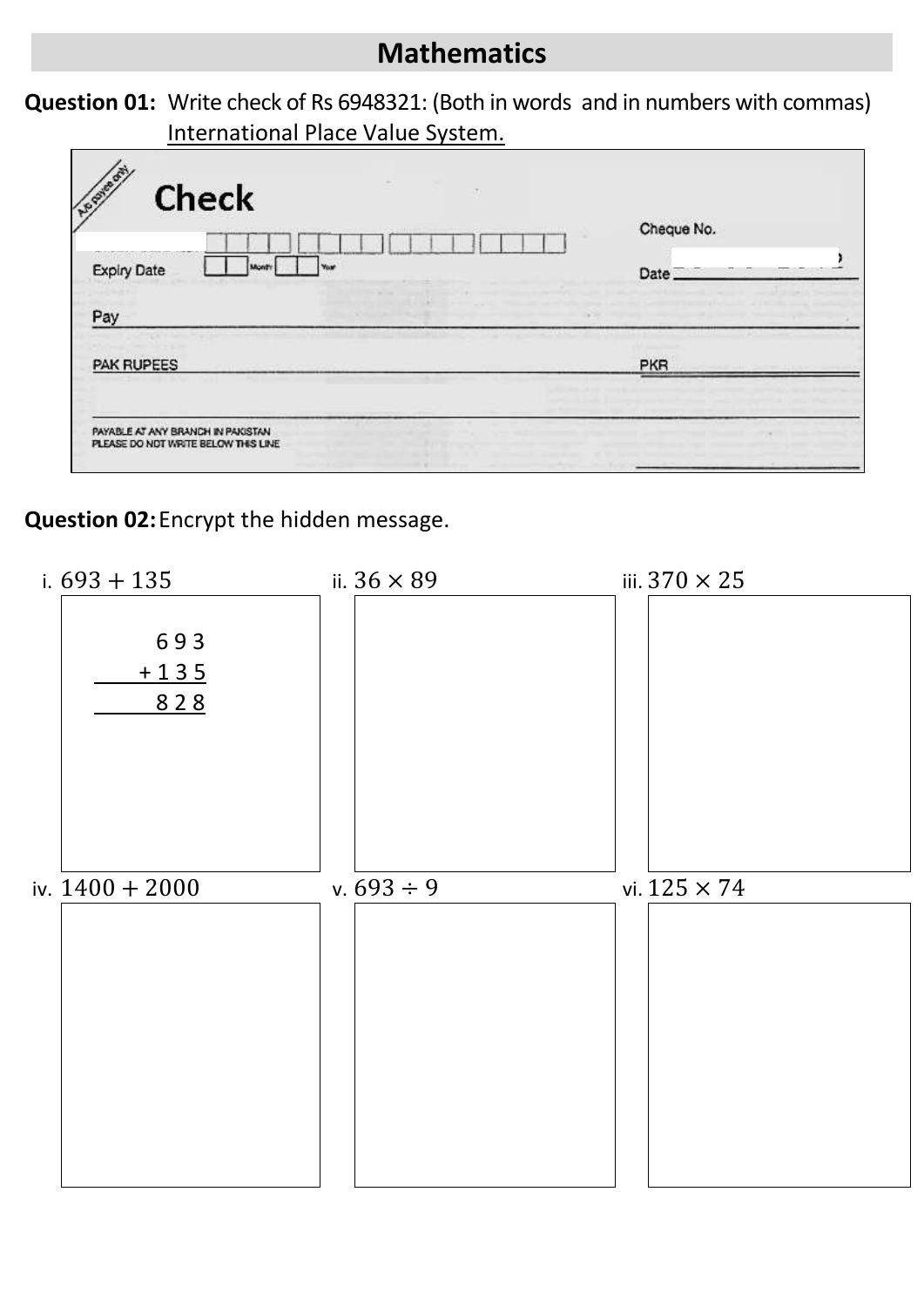

#### Instructions:

- i. First solve all questions in the given space with necessary steps.
- ii. Match the answer of each question with the letters given in the key.
- iii. Put the identified letter under question number in the message box.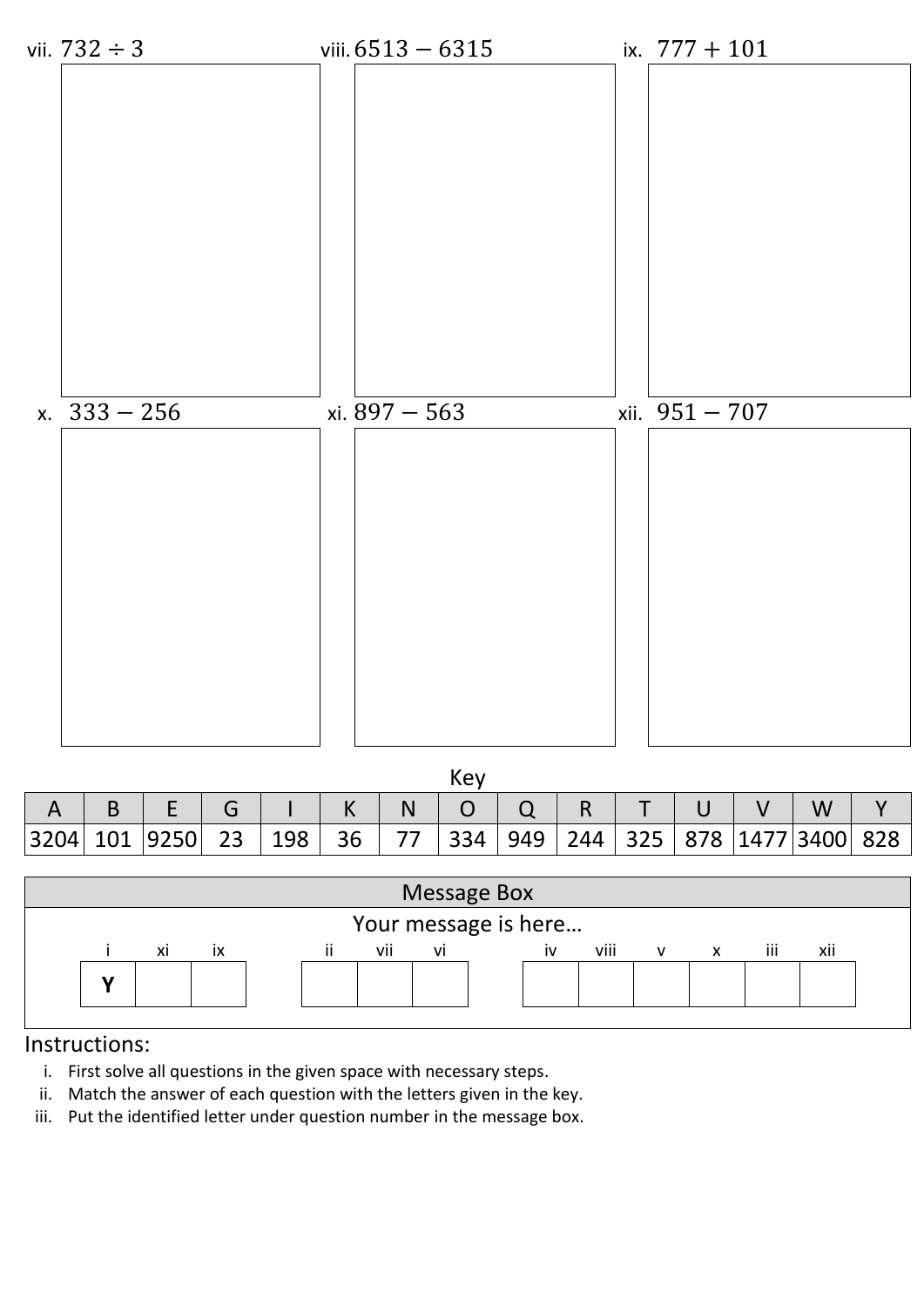■ Name the parts and draw an arrow where they belong.

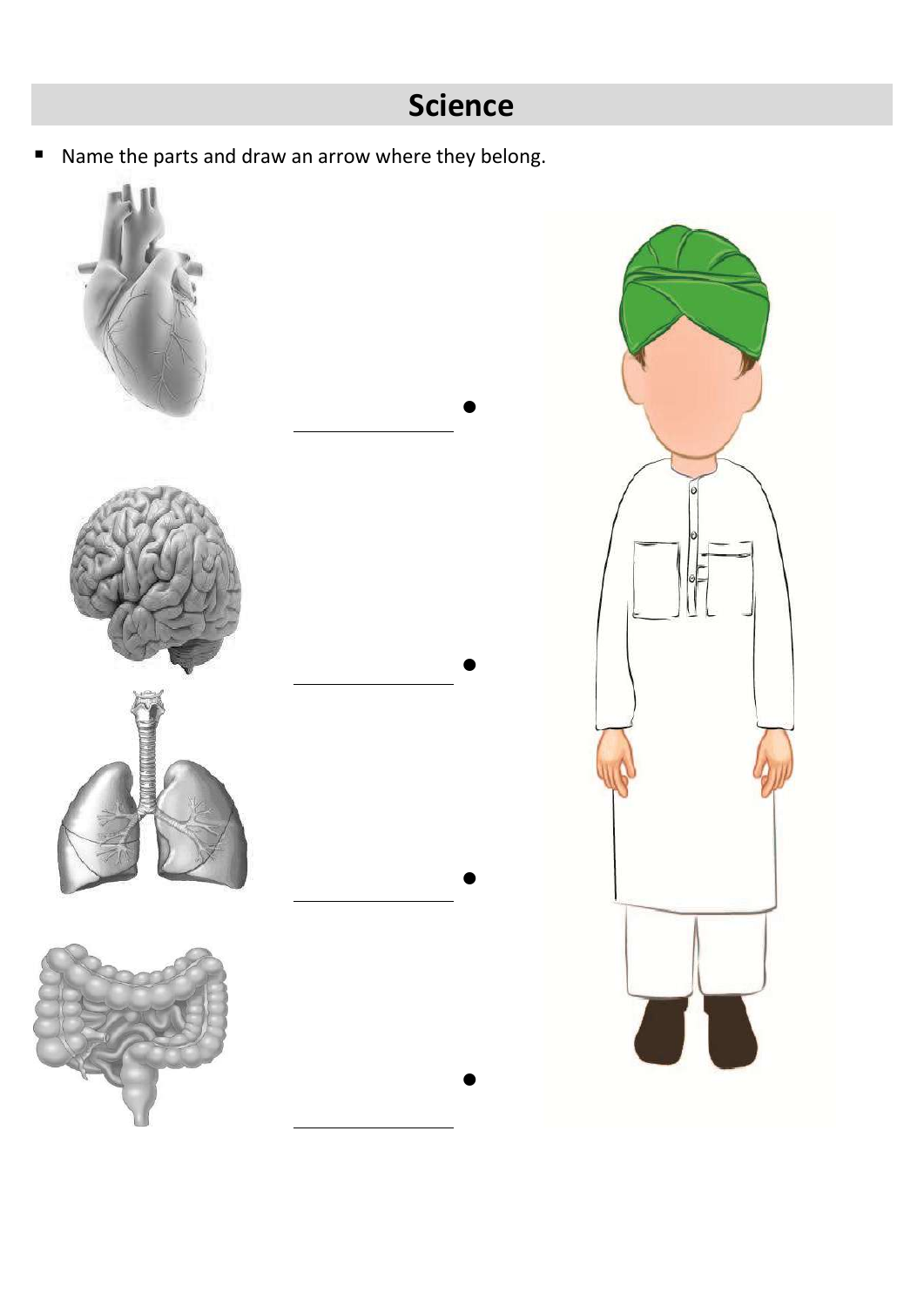Label the skeleton parts.

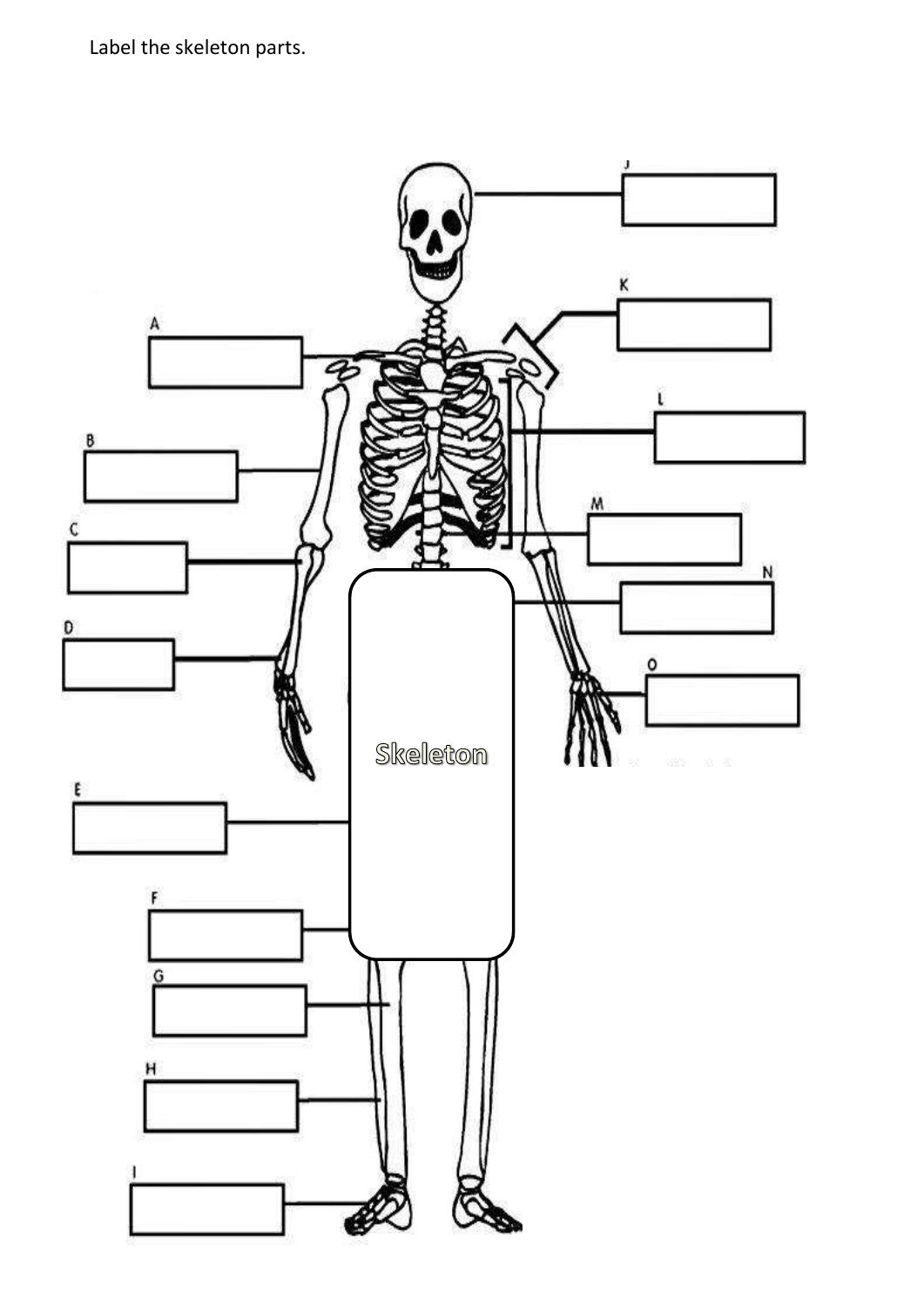

 Collect the bones of a fish, a chicken and a goat or cow. Wash them thoroughly. Allow them to dry. Pack them in clear plastic bags. Observe them and make a list of differences between them.

| <b>Fish</b> | <b>Chicken</b> | <b>Cow or Goat</b> |
|-------------|----------------|--------------------|
|             |                |                    |
|             |                |                    |
|             |                |                    |
|             |                |                    |
|             |                |                    |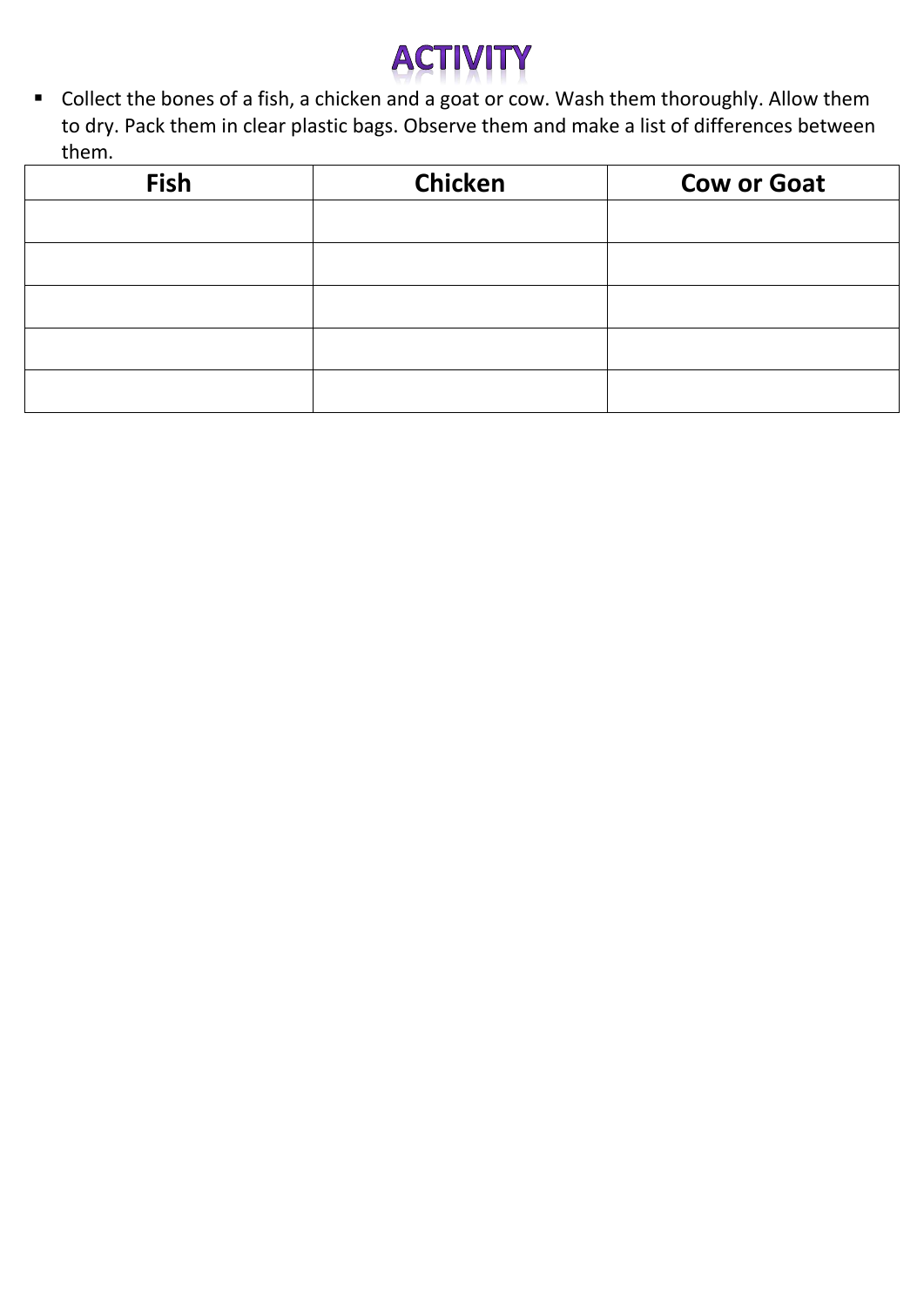## **Computer**

**Instructions:** Circle the tabs where the given commands are found. First one is done for you.



v. Microsoft word is a spreadsheet program.

vi. We find options related to borders in Design tab.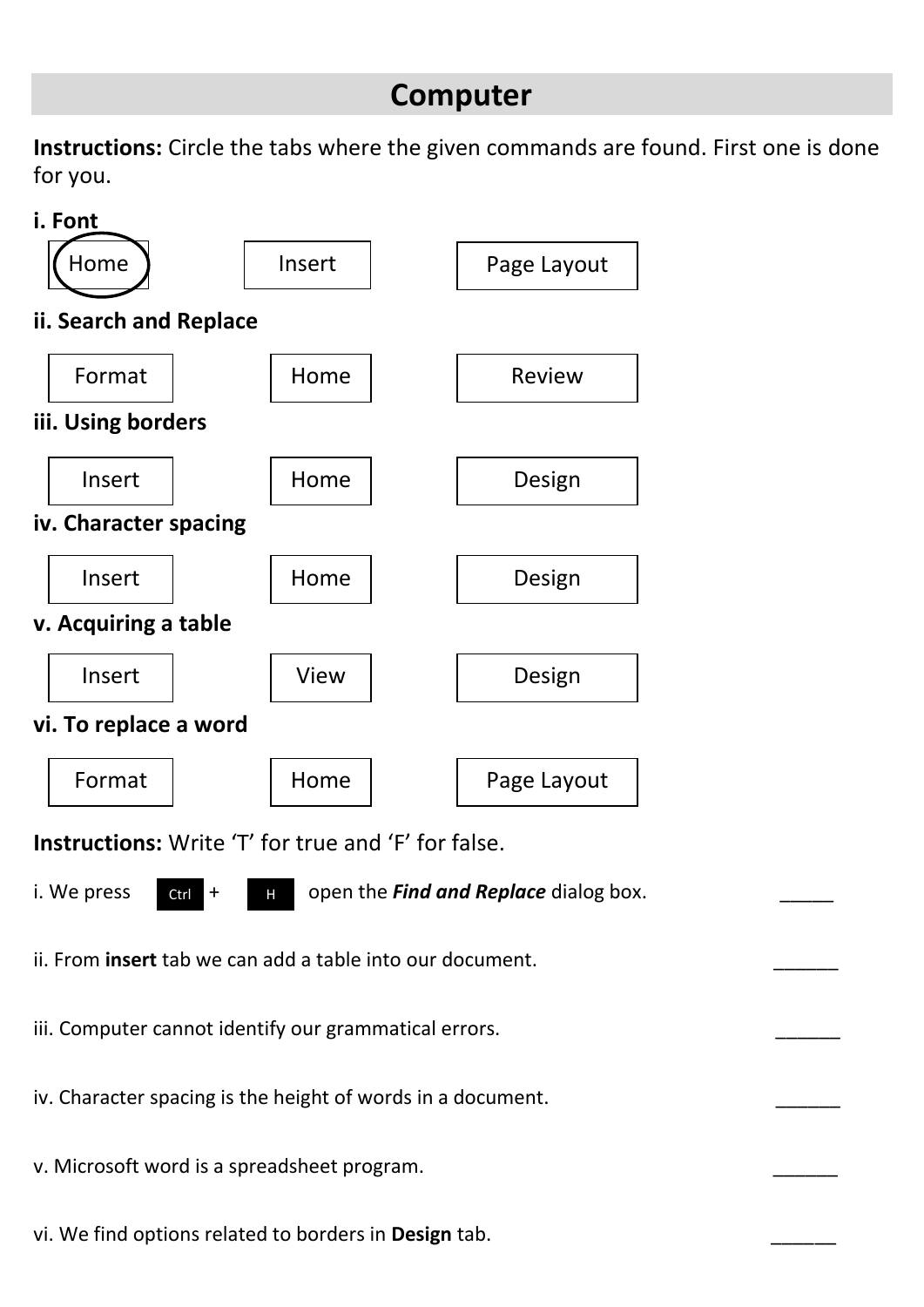**Instructions:** Create a table for your school schedule. Put the days in columns, the hours in rows and the subjects in the cells. Format the schedule as you like. Use a big font size.

| <b>Find</b>  |              |   |              | Replace |                | <b>Table</b> |              |                |              | <b>Advanced</b> |        |        | <b>Spacing</b> |                |              | <b>Character</b> |        |
|--------------|--------------|---|--------------|---------|----------------|--------------|--------------|----------------|--------------|-----------------|--------|--------|----------------|----------------|--------------|------------------|--------|
| $\mathsf{A}$ | N            | E | $\mathsf{R}$ |         | $\overline{O}$ | A            | V            | $\mathsf{R}$   | E            | P               |        | O      | P              | $\overline{A}$ | $\mathsf{C}$ | S                | Q      |
| H            | $\mathsf{R}$ | E | F            | E       | G              | H            | J            | U              |              | $\mathsf{R}$    | C      | M      | B              | Y              | H            | K                | L      |
| Z            | $\mathsf S$  | F |              | N       | D              | D            | A            | T              | E            | X               | G      | E      | V              | S              | L            | E                | E      |
| E            | F            | E | G            | H       | D              | $\vee$       | $\mathsf{R}$ | G              | T            | $\mathsf{R}$    | E      | P      | L              | A              | $\mathsf C$  | E                | N      |
| $\mathsf C$  | J            | F | D            | X       | $\vee$         | O            | Q            | $\mathsf C$    | K            | E               | B      | E      | E              | P              | O            | H                | $\vee$ |
| A            | N            | T | Τ            | V       |                | R            | U            | H              | Q            | $\mathsf C$     | Z      | Z      | C              | D              | G            | $\mathsf{R}$     | E      |
| E            | $\mathsf{R}$ | F | A            | B       | H              | E            | R            | D              | G            | $\mathsf T$     | A      | E      | $\mathsf{R}$   | B              | G            | $\mathsf{R}$     | H      |
| A            | F            | D | B            | D       | V              | S            | E            | $\mathsf{R}$   | T            | Y               | B      | F      | B              | D              | F            | R                | $\vee$ |
| E            | E            | W | L            | Q       | B              | $\mathsf C$  | Η            | A              | $\mathsf{R}$ | A               | C      | Τ      | E              | $\mathsf{R}$   | $\mathsf{R}$ | E                | F      |
| К            | G            | Z | E            | A       | V              | B            | S            | $\overline{O}$ | A            | N               | W      | B      | Y              | U              | N            | M                |        |
| $\mathsf{R}$ | V            | К | J            | D       | V              | S            | E            | L              | T            | Y               | B      | F      | B              | D              | F            | $\mathsf{R}$     | $\vee$ |
| E            | V            | S | P            | A       | $\mathsf C$    |              | N            | G              | $\mathsf C$  | T               | A      | N      | E              | $\mathsf{R}$   | L            | $\overline{O}$   | A      |
|              | M            | Y | N            | К       | G              | Z            | O            | N              | $\vee$       | B               | S      | F      | B              | D              | F            | $\mathsf{R}$     | $\vee$ |
| Η            | $\mathsf{R}$ | E | F            | E       | G              | Η            | J            | G              | Τ            | $\overline{A}$  | D      | $\vee$ | A              | N              | $\mathsf C$  | E                | D      |
| $\mathsf{R}$ | V            | U | M            | 0       | A              | V            | R            | E              | O            | A               | $\vee$ | R      | E              | P              |              | O                | A      |

**Instructions:** Find the words in the puzzle.

**Instructions:** Give a sequence to delete a row or a column by writing serial number in the given boxes.



Click **Delete entire row** or **Delete entire column** to delete a row or column.

On the pop up menu, click **Delete Cells…**

Click **Ok**.

Right-Click any cell on the row or column you want to delete.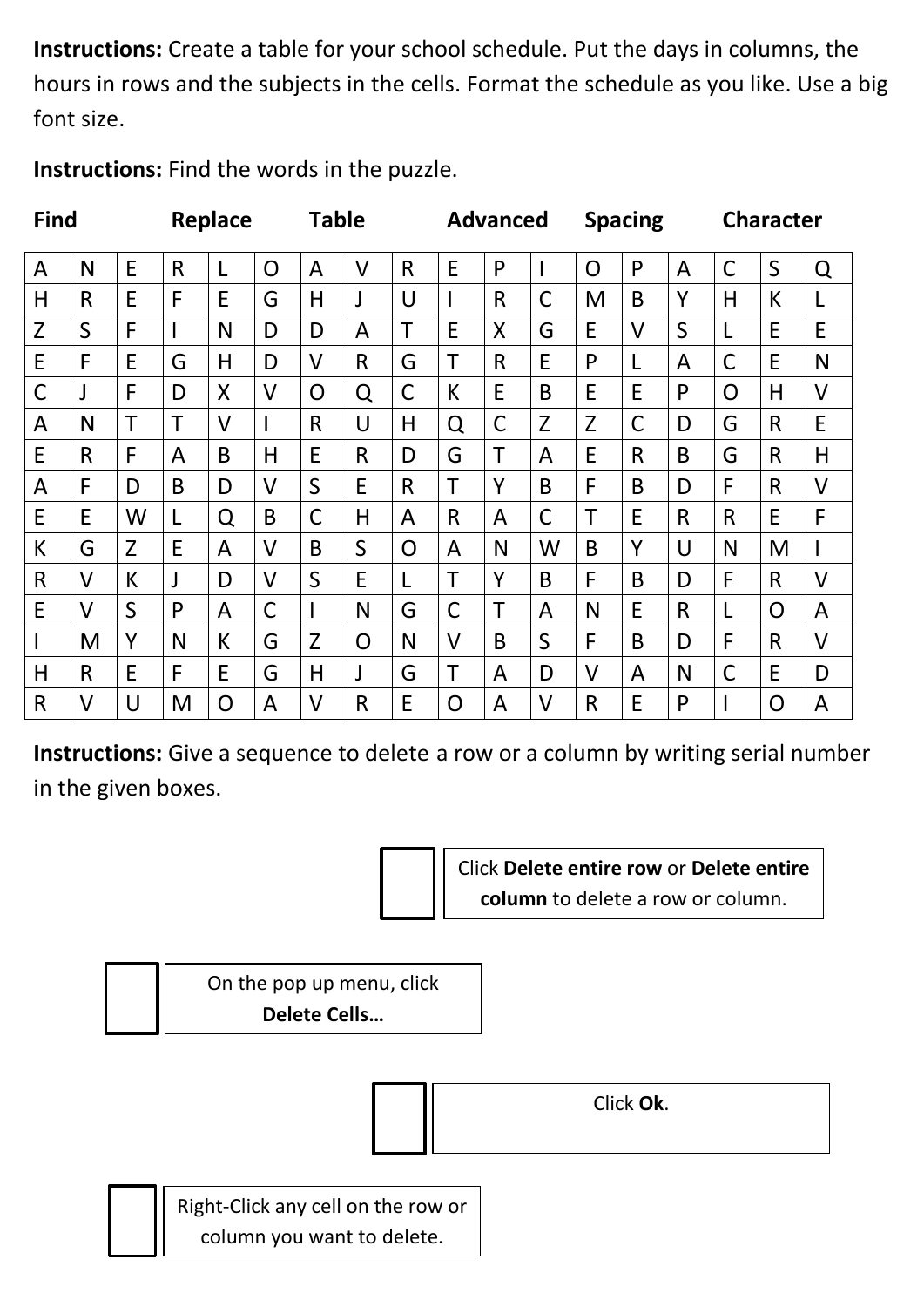# **Social Studies**

**Instruction:** Write five sentences about your family.

**Instruction:** Write something about importance of a family.

**Instruction:** Make tree diagram of your family.

**Instruction**: Mark the statements as True and False True True **True / False** True / False

- 1. In earlier times, every member of family had a different role to play.
- **2** Sehar's grandmother had not been a housewife**. \_\_\_\_\_\_\_\_\_\_\_**
- **3** She loved cooking.
- **4** Sehar's grandfather had a textile business. **\_\_\_\_\_\_\_\_\_\_\_**
- **5** Sehar's grandfather would not earn for the entire family.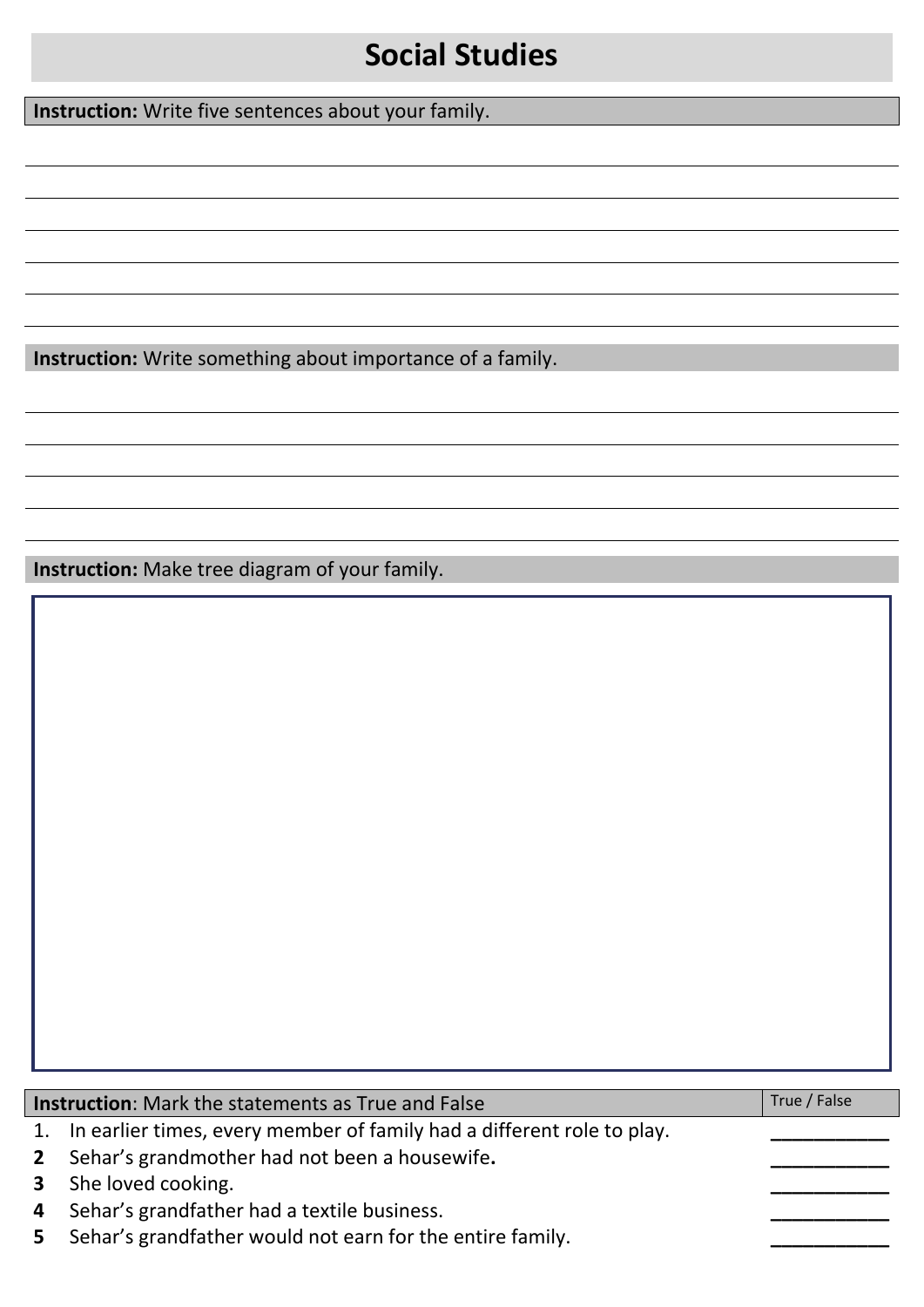### **Instruction:** Write the difference between livestock farming and fishery in Pakistan.

Project: Paste pictures of main crops of Pakistan, and write their names.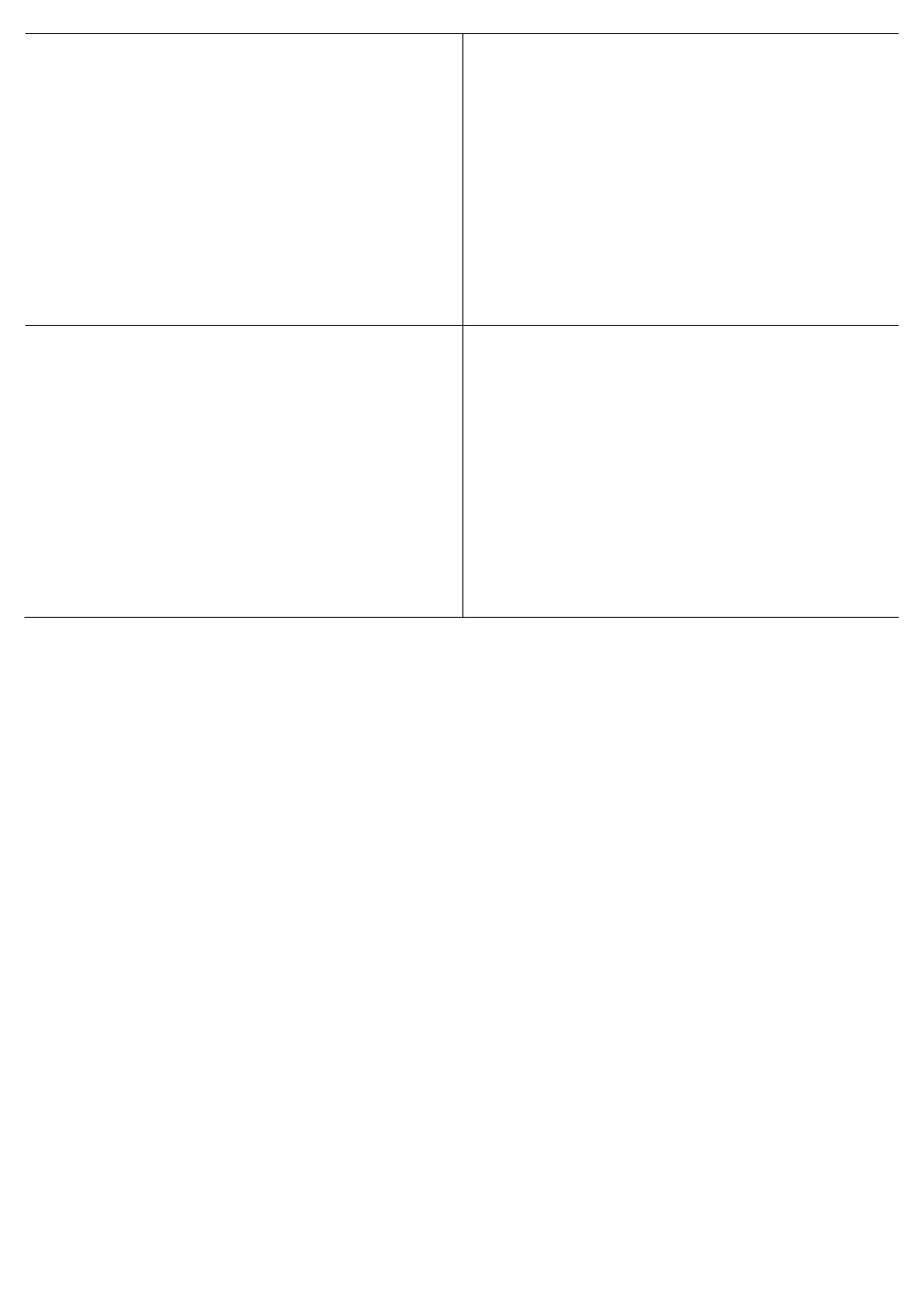یقیلخت اھکلیئ ہوئے اشاروں کی مدد سے محتقر پیرا کراف لکھیے۔ مسلسلہ دمد کا استعمال کرنے کے اس کے اس کے اس کے اس کے اس کے اس کے ے سوال نمبر ۳: سیستمبر دیکھ کر دیئے ہوئےاشاروں کی مددسے محتقر پیرا کراف لکھیے۔ l ابی اپاتستان | پاتسکن راکش راپیم رکایتی | کرایچی | میں راکش رکایتی | میں رکایتی | میں رکایتی اپانستان رکایتی ا میہفت سوال نمبر ۴: دی گئی عبارت پڑھیے اور سوالات کے جوابات دیکھیے۔ تیز ہوا چل رہی تھی۔ چچوٹے چچوٹے در خت اد ھر اد ھر حجھوم رہے تھے لیکن ایک بڑادر خت بڑے غرور سے اکڑ اکھڑ اتھا۔وہ چچوٹے چچوٹے در ختوں اور حہاڑیوں کو دیکھ کر ان پر بیننے لگااور بولا۔'' دیکھو مجھے!میں تواپنی جگہ یہ دوں۔ کوئی چیز مجھے اینی جگہیں ہگ سکت تم جیسے کمزور درخت اور حجاڑیوں کوہواجب جاہے اکھاڑ کر پچینک دے''۔بڑے درخت کی ہاتیں س کے چچوٹے چچوٹے درختوں کوبہت بر الگا مگر وہ سب خاموش رہے۔ اہنے میں آندھی کی رفمار تیز ہو گئی۔مضبوط درخت زیادہ دیر آندھی کامقابلہ نہیں کر سکااور ٹوٹ کر گرگیا،جب کہ چچوٹے درخت اور حھاڑیاں ایٹی جگہ یر کھڑے رہے۔ جب آندھی تھمی توانھوں نے دیکھا کہ بڑادرخت جسے اپنے اوپر بہت غرور تھا،ٹوٹ کر گر گیاہے جب کہ چچوٹے درخت اور حہاڑیاں اپنی اپنی جگہوں پر ہیں۔ í سوال نمبر 1: پڑادر خت چھوٹے چھوٹے درختوں اور حھاڑیوں کو دیکھ کر کیوں بنننے لگا تھا؟ وجاب: سوال نمبر 2: پڑے درخت نے چھوٹے درختوں سے کیاکہا؟ وجاب: سوال نمبر 3: یڑے درخت کا کیاانجام ہوا؟ وجاب: سوال نمبر4: اس کہانی سے کیاسبق ملتاہ؟ وجاب: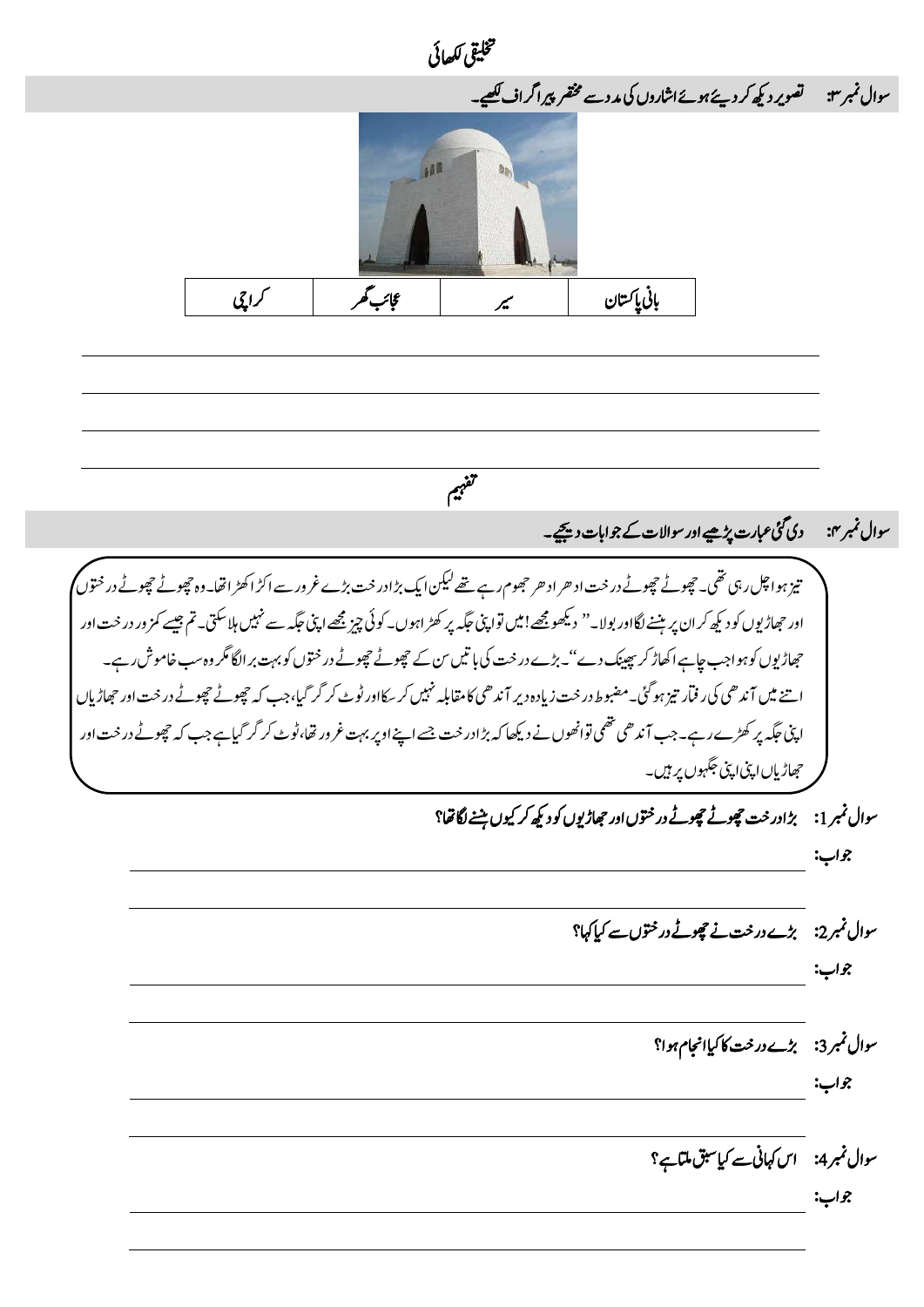# اردو

#### الفاظ سازی

## سوال نمبرا: (الف) درج ذیل الفاظ کے معنی تحریر <u>ح</u>یجیے۔

| معه | الفاظ          | محه | الفاظ                                                                                                                                   |
|-----|----------------|-----|-----------------------------------------------------------------------------------------------------------------------------------------|
|     | ندمص           |     |                                                                                                                                         |
|     | أميدوں كامر كز |     | LS.                                                                                                                                     |
|     | برف یوش        |     | اوسان خطاہونا                                                                                                                           |
|     |                |     | $\zeta$ $\zeta$ $\zeta$ $\zeta$ $\zeta$ $\zeta$ $\zeta$ $\zeta$ $\zeta$ $\zeta$ $\zeta$ $\zeta$ $\zeta$ $\zeta$ $\zeta$ $\zeta$ $\zeta$ |

### )ب( درج ذلی اافلظ ےکےلمجرحتری ےیجیک۔

| 还 | الفاظ          |
|---|----------------|
|   | بياره          |
|   | ح<br>گیار حوال |
|   | $\vec{c}$      |
|   | تير ھواں       |
|   | پندره          |
|   | پندر ھواں      |

## سو**ال نمبر ٢: (الف)** ایسے پانچ جملے بنایے جن میں ' کہ ' استعال کیا گیاہو۔





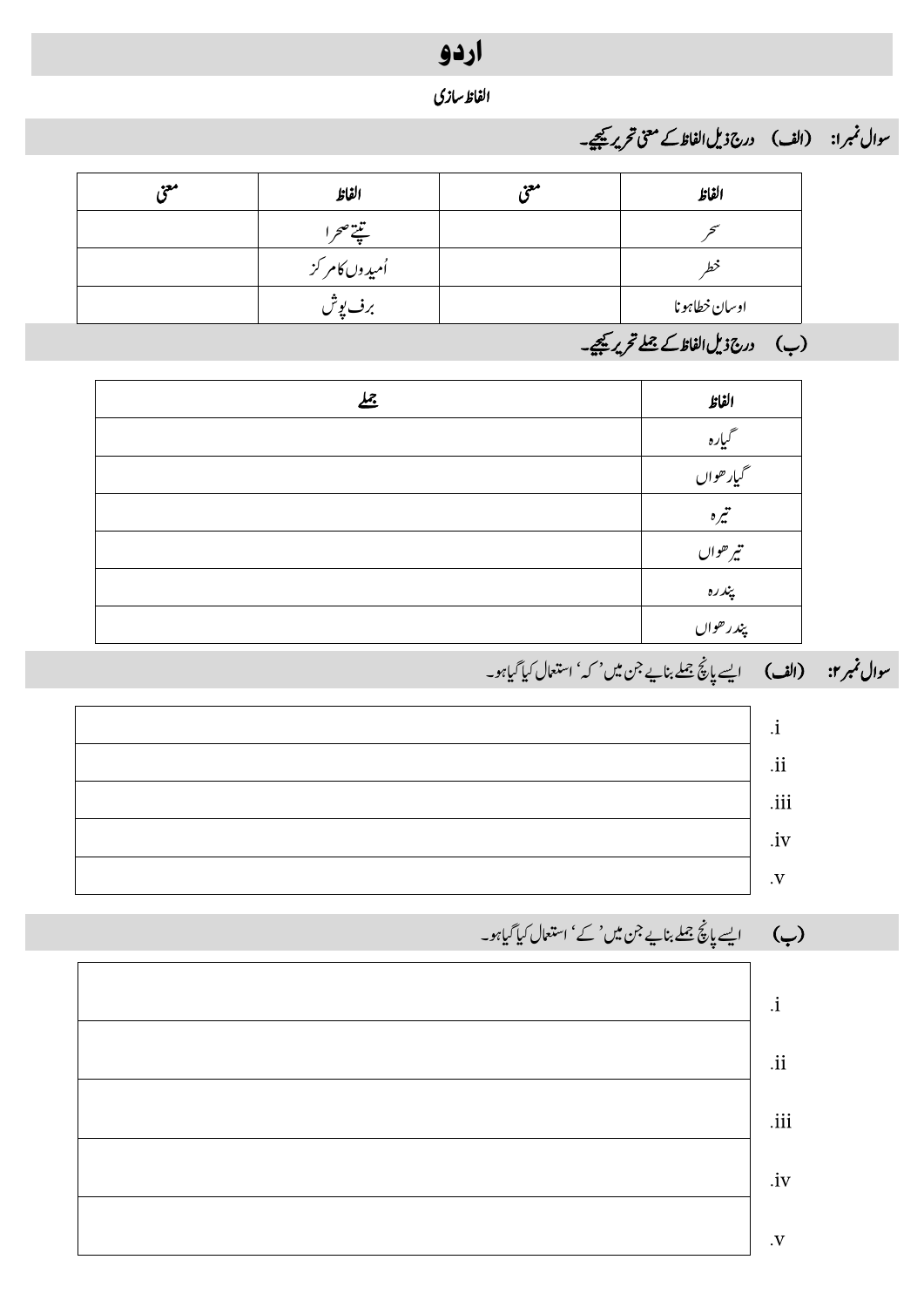| سوالات کے جوابات لکھیے۔              |
|--------------------------------------|
| كائنات كاسارانظام كون جلار ہاہے؟     |
| آخرت میں حقیقی کامیابی کاضامن کیاہے؟ |
| س-سے بڑاگناہ کون ساہے؟               |
| سورج کہاں سے طلوع ہو تاہے؟           |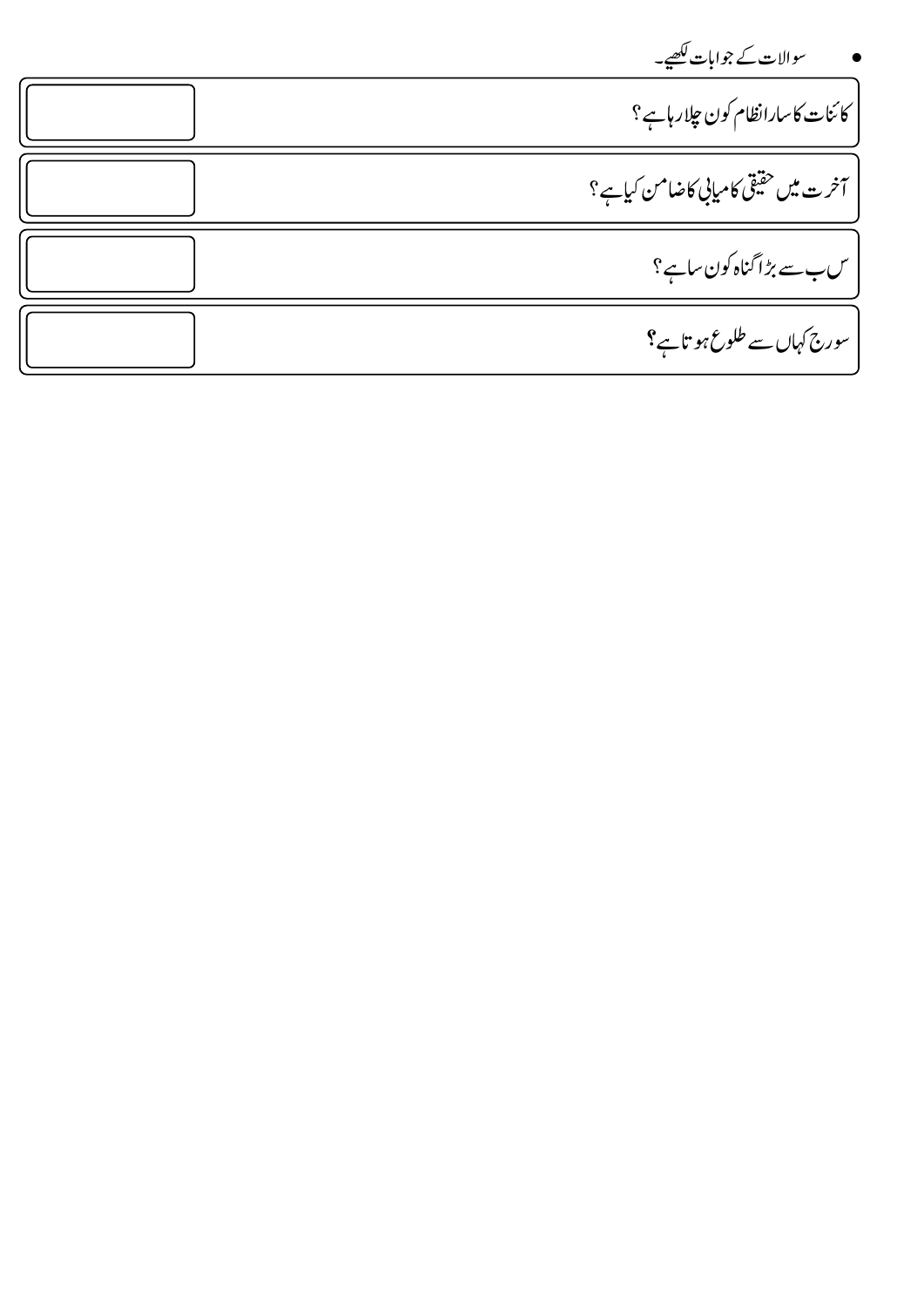

6۔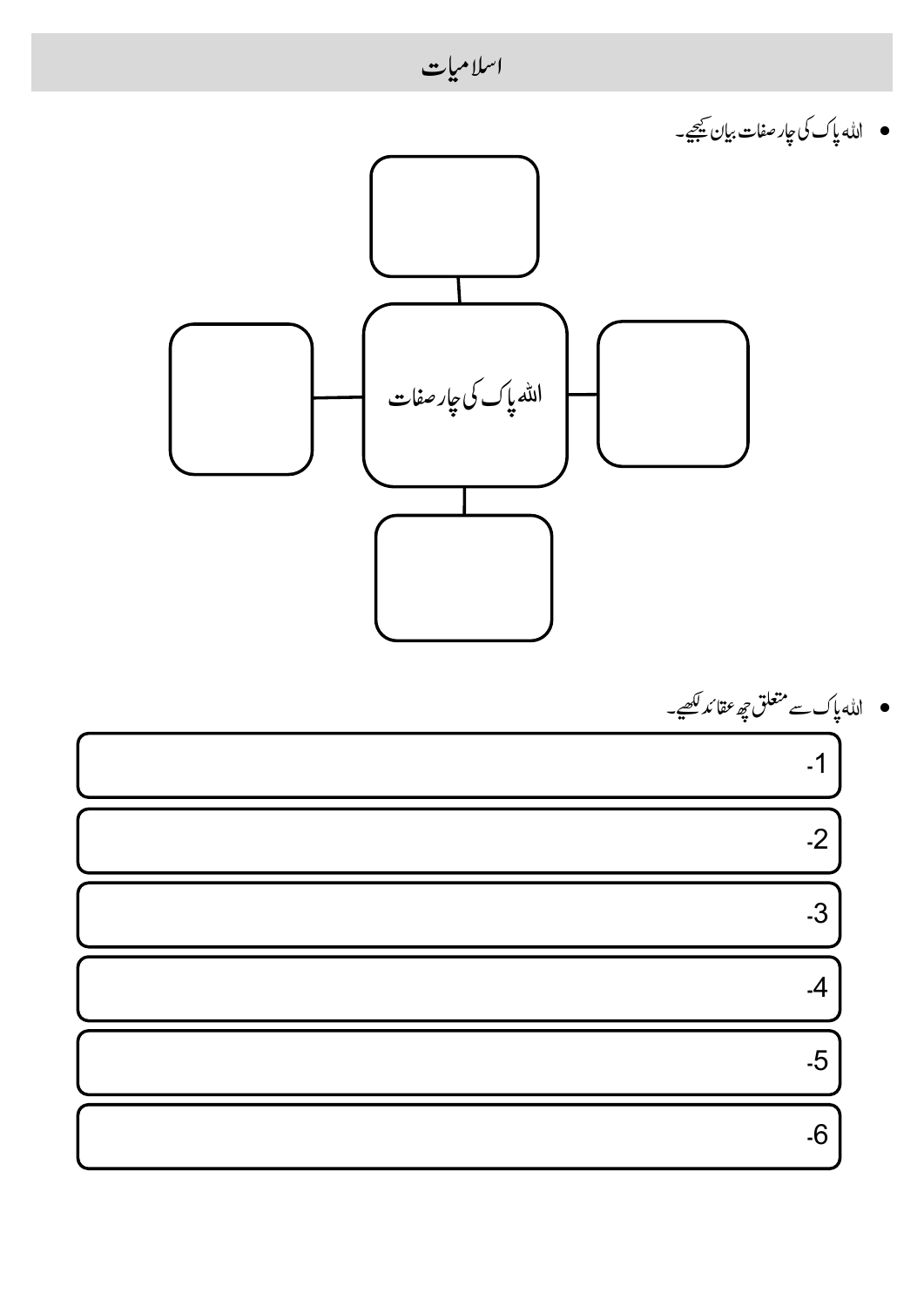مدنی تربیت ہوم ورک برائے(جماعت، چہارم) ماہِر مضان المبارک۔2019  *دمین وھپل* رباےئ *رہیب وہم ورک ت* 

- رگویمں یک یٹھچ ںیم راضمن اابملرک ےک اب ربتک امہ ےئلیک دمین رتتیب اک وہم ورک امتم ہبلط وک دای اج راہ ےہ ۔
- وادلنی ےس زگارش ےہ ہک روزاہن ےک لمع اےنپ دمین ےّنم/دمین یّنم ےسرکواےنےک دعب یج اہں ےک اکمل ںیم) (اک اشنن اگلںیئ اور یسک دن لمع رہ اجےن یک وصرت ںیم )O)اک اشنن اگلںیئ یسک دن اک لمع رہ اجےن یک وصرت ںیم دورسے دن اس پر عمل کی صورت میں بھی ہدف پورامان لیاجائیگا۔
	- امہِراضمناابملرکےکلمکم وہےن ےک دعب وپرے امہ یک اکررکدیگ وادل/رسرپتس رحتری رکےن ےک دعب اےنپ دطختس رفامںیئ ۔
	- حجویر اُجو مدنی پھول <u>لکھ</u>ے جائیں گے اُن کے لیے اسلامیات کی کاپی کے آخری دس صفحات استعمال کیجئے جو کہ کچھیلوں کے لتکھی جو رک کے ساتھ جمع کر وائے جائیں گے۔
	- الکس حطس رپ ادتبایئ نیت وپزنشی وہڈلرزہک نج ےک بس ےس زایدہ رتہیب دمین وھپولں رپ لمع وہاگ اور وادل/رسرپتس ےک دطختس یھب وہےگناںیہن احتفئ یھب شیپ ےئک اجںیئ ےگ۔
		- ویہیم 01دونں ںیم ےس 91دن ، اور ہتفہ وار 4ںیم ےس 0وتفہں رپ لمع وہےن یک وصرت ںیم وہ لمع امن ایل اجاگیئ۔

| درست جواب ہونے کی صورت میں ( کمک کانشان لگائیں اور کسی دن عمل رہ جانے کی صورت میں (O) کانشان  لگائیں |    |    |    |    |    |    |    |    |    |    |    |    |    |    | مدني كام                                                                                                                                                                                                                       | نمبر شار |
|------------------------------------------------------------------------------------------------------|----|----|----|----|----|----|----|----|----|----|----|----|----|----|--------------------------------------------------------------------------------------------------------------------------------------------------------------------------------------------------------------------------------|----------|
| ميزان                                                                                                |    |    |    |    |    |    |    |    |    |    |    |    |    |    |                                                                                                                                                                                                                                |          |
|                                                                                                      | 29 | 28 | 27 | 26 | 25 | 24 | 23 | 22 | 21 | 20 | 19 | 18 |    | 16 | فرمان مصطفى صَلّ \ملّهُ تعَالىٰ عَلَيۡهِ وَاٰلِهٖوَ سَلَّۃَ:جس نے مجھ پرایک ہار درود پاک پڑھا\ملّٰہ عَذَّوَجَلَّ اُس پَردس حمتیں بھیجٓاہے .(ملم شریف)  <br> <br> کیا آج آپ نے کم از کم112 بار درود پاک پڑھنے کی سعادت حاصل کی؟ |          |
|                                                                                                      |    |    |    |    |    |    |    |    |    |    |    |    |    |    |                                                                                                                                                                                                                                |          |
| ميز ان                                                                                               |    |    |    |    |    |    |    |    |    |    |    |    |    |    | جس نے ماں کے قد موں کو بوسہ دیا گویااس نے جنت کی چوکھٹ کو بوسہ دیا۔(وُر مختار)                                                                                                                                                 |          |
|                                                                                                      | 29 | 28 | 27 | 26 | 25 | 24 | 23 | 22 | 21 | 20 | 19 | 18 | 17 | 16 | <br>  کیا آج آپ نے اپنے والدین کی دست بوسی یاقد م بوسی کی ؟                                                                                                                                                                    |          |
|                                                                                                      |    |    |    |    |    |    |    |    |    |    |    |    |    |    |                                                                                                                                                                                                                                |          |

*رہیب وہم و ویہیم دمین ت رک*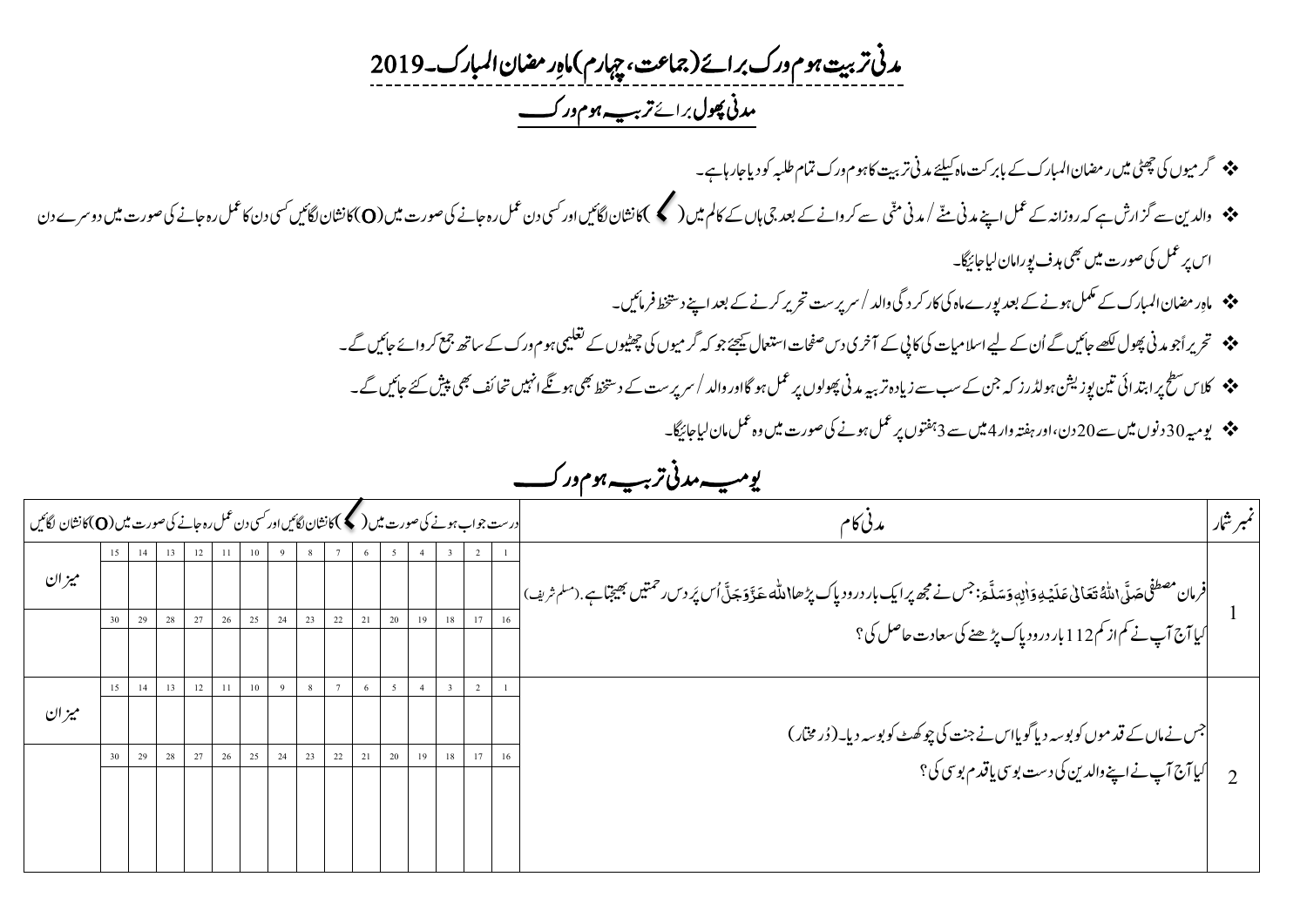|       | 15 | 14 | 13     | 12 | 11     | $10\,$ |    |             |                 | 6      |                |    |                |                |        |                                                                                                                                                                               |  |
|-------|----|----|--------|----|--------|--------|----|-------------|-----------------|--------|----------------|----|----------------|----------------|--------|-------------------------------------------------------------------------------------------------------------------------------------------------------------------------------|--|
| ميزان |    |    |        |    |        |        |    |             |                 |        |                |    |                |                |        |                                                                                                                                                                               |  |
|       | 30 | 29 | 28     | 27 | 26     | 25     | 24 | 23          | 22              | 21     | $20\,$         | 19 | $1\,8$         | $17\,$         | $16\,$ | .<br>فرمان مصطفى صَلَّى اللَّهُ تَعَانى عَلَيْهِ وَأٰلِهِ وَسَلَّمَ: جب تم <i>گھر میں آؤتوگھر د</i> الوں کوسلام کر واور جب حاؤتر میں اسلام کرکے حاؤ۔(شعبالا <sup>ی</sup> مان) |  |
|       |    |    |        |    |        |        |    |             |                 |        |                |    |                |                |        | <br> کیا آج آپ نے اپنے گھر والوں،ر شتے داروں، پڑوسیوں کو آتے جاتے سلام کیا؟                                                                                                   |  |
|       | 15 | 14 |        | 12 | 11     | $10\,$ |    |             |                 |        | 5              |    |                |                |        |                                                                                                                                                                               |  |
| ميزان |    |    |        |    |        |        |    |             |                 |        |                |    |                |                |        | <b>" نبى كريم صَلَّى\مَلْهُ تَعَالىٰ عَلَيْهِ وَاٰلِهِ وَسَلَّعَ سرِ انور پراكثر عمامه شريف سجائےركھتے تھ</b> "                                                               |  |
|       | 30 | 29 | 28     | 27 | 26     | 25     | 24 | 23          | 22              | 21     | $20\,$         | 19 | 18             | 17             | 16     |                                                                                                                                                                               |  |
|       |    |    |        |    |        |        |    |             |                 |        |                |    |                |                |        | کیا آج آپ نے سارادن یا کم از کم نمازوں کے دوران عمامہ شریف سر پہ سجائے رکھنے کی سعادت حاصل کی ؟ (طلباءکے لیے)                                                                 |  |
|       | 15 | 14 | 13     | 12 |        | 10     |    |             |                 |        |                |    |                |                |        |                                                                                                                                                                               |  |
| ميزان |    |    |        |    |        |        |    |             |                 |        |                |    |                |                |        | فرمان مصطفٰی صَلَّی <sub>ْ</sub> اللّٰہُ تَعَانٰی عَلَیۡ یِوَاٰنِہٖوَسَلَّہَ: قیامت کے دن بندے کے اعمال میں سب سے پہلے نماز کاسوال ہو گااگر وہ درست ہوئی تواُس <mark>ٰ</mark> |  |
|       |    | 29 | 28     | 27 | $26\,$ | $25\,$ | 24 | $23\,$      | 22              | $21\,$ | $20\,$         | 19 | 18             | $17\,$         | 16     | نے کامیابی پائی اور اگر اس میں کمی ہوئی تووہ رسواہو ااور اُس نے نقصان اُٹھایا۔(کنز العمال )                                                                                   |  |
|       |    |    |        |    |        |        |    |             |                 |        |                |    |                |                |        | کیا آج آپ نے پانچوں نمازیں اداکیں؟                                                                                                                                            |  |
|       | 15 | 14 | 13     | 12 | 11     | 10     | 9  | $\,$ 8 $\,$ | $7\overline{ }$ | 6      | 5 <sup>5</sup> | 4  | 3 <sup>7</sup> | $\overline{2}$ |        |                                                                                                                                                                               |  |
| ميزان |    |    |        |    |        |        |    |             |                 |        |                |    |                |                |        |                                                                                                                                                                               |  |
|       |    | 29 | $28\,$ | 27 | $26\,$ | $25\,$ | 24 | $23\,$      | 22              | $21\,$ | $20\,$         | 19 | $1\,8$         | $17\,$         | $16\,$ | <br> کیا آج آپ نے کم از کم ایک گھنٹہ بارہ منٹ مدنی چینل دیکھا؟                                                                                                                |  |
|       |    |    |        |    |        |        |    |             |                 |        |                |    |                |                |        |                                                                                                                                                                               |  |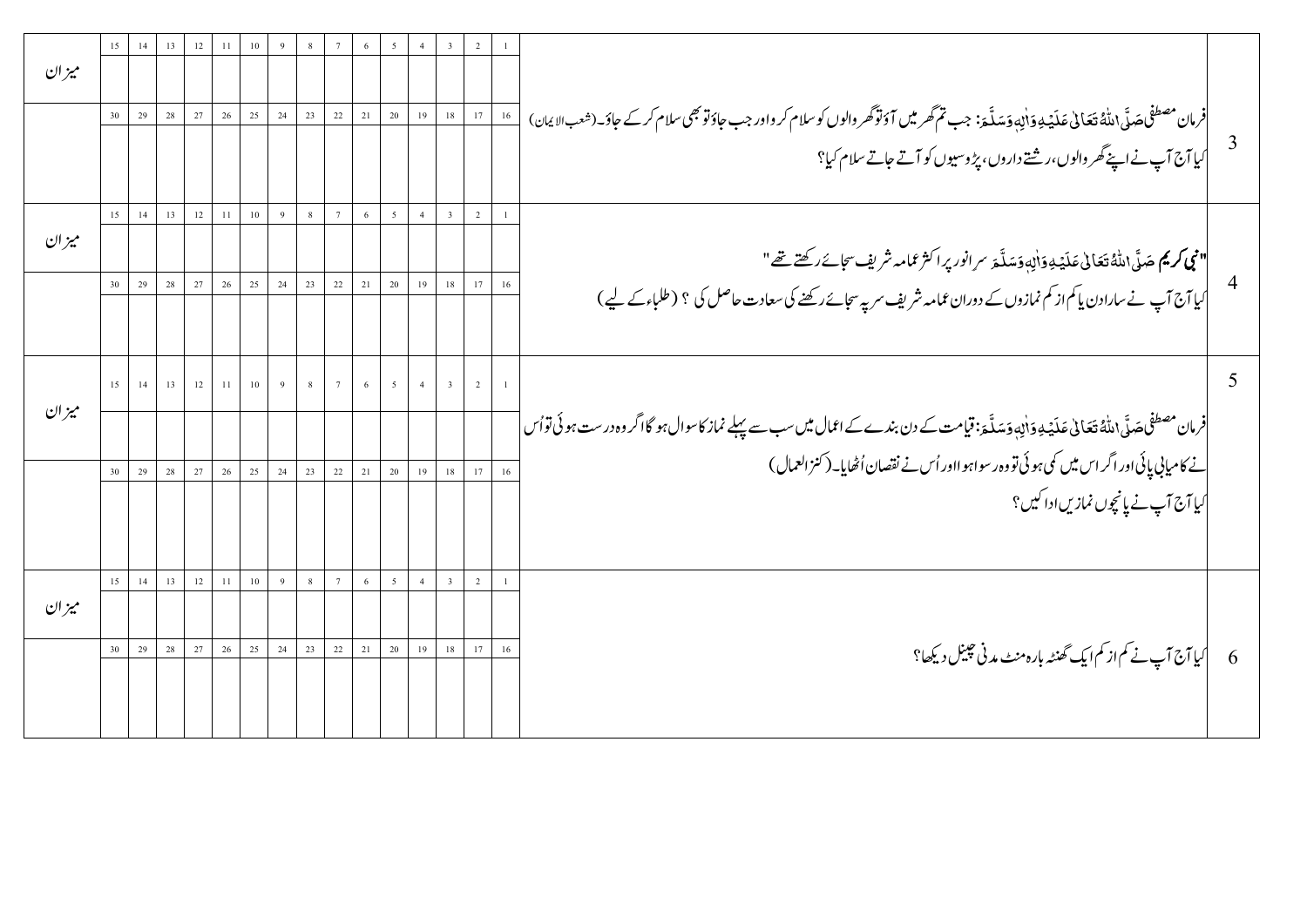*ترہیب وہم ورک ہتفہ ومر دمین* 

| ميز ان | چو تھاہفتہ | تيسراهفته | دوسراهفته | پہلاہفتہ | کیا آپ نے پہلے ہفتے میں عشرہ رحمت کی دعا، دوسرے ہفتے میں عشرہ مغفرت، تیسرے ہفتے میں عشرہ جہنم سے آزادی،اور چو تھے ہفتے میں سورۃالقدر یاد کرکے گھر کے                                                                                        |         |
|--------|------------|-----------|-----------|----------|---------------------------------------------------------------------------------------------------------------------------------------------------------------------------------------------------------------------------------------------|---------|
|        |            |           |           |          | گسي فر د کوسنائي؟                                                                                                                                                                                                                           |         |
|        |            |           |           |          | (په دعائیں کتاب فیضان ر مضان سے دیکھی جاسکتی ہے )                                                                                                                                                                                           |         |
| ميز ان | چو تھاہفتہ | تيسراهفته | دوسراهفته | يہلاہفته | کیا آپ نے پہلے ہفتے میں پہلااور دوسر اکلمہ ،اور دوسرے ہفتے میں تیسر اکلمہ ،اور تیسرے ہفتے میں پانچواں کلمہ ،اور چوتھے ہفتے میں ایمان مجمل                                                                                                   |         |
|        |            |           |           |          | کی د ہر ائی کی نیز گھر کے کسی فر د کوسنایا؟                                                                                                                                                                                                 |         |
| ميز ان | چو تھاہفتہ | تيسراهفته | دوسراهفته | يہلاہفته | کیا آپ نے ہر ہفتے میں ایک ایک کرکے پیرسور تیں یاد کرکے گھر کے کسی فر دکوسنائی؟                                                                                                                                                              |         |
|        |            |           |           |          | (سورة الفيل،سورة القريش،سورة النصر ،سورة اخلاص)                                                                                                                                                                                             |         |
| ميز ان | چو تھاہفتہ | تيسراهفته | دوسراهفته | پہلاہفتہ | کیا آپ نے اس ہفتے اپنے سرپرست کے ساتھ دعوت اسلامی کے ہفتہ وارسنتوں <i>بھرے اجتماع میں شر</i> کت کی یاکم از کم مدنی چینل پر ہفتہ وار اجتماع دیکھا یاعنا؟ نیز ہر ہفتے                                                                         |         |
|        |            |           |           |          | کم از کم2 مدنی پھول جو اجتماع میں بیان کیے گئے ہیں وہ نوٹ کیے ؟                                                                                                                                                                             | 10      |
| ميز ان | چو تھاہفتہ | تيسراهفته | دوسراهفته | پہلاہفتہ | کیا آپ نے پہلے ہفتے میں دعائے تراویج، دوسرے ہفتے میں تشہد، تنیسرے ہفتے میں نابالغ <sup>ے لڑ</sup> ے کی نماز جنازہ کی میں تعالی<br>کیا آپ نے پہلے ہفتے میں دعائے تراویج، دوسرے ہفتے میں تشہد، تنیسرے ہفتے میں نابالغ لڑکے کی نماز دیکھ دیا ج |         |
|        |            |           |           |          | کرکے گھر کے کسی فر د کو سنائی؟( یہ دعائیں کتاب نماز کے احکام اور فیضان ر مضان سے دلیکھی جاسکتی ہے )                                                                                                                                         | $\perp$ |

 *اماہہندمین رہیب وہم ورک*  تر <sub>ت</sub>ے ہوم ور کے

| کیا آپ نے اس پورے ماہ میں   نماز کے شر ائط اور فرائض کی دہر ائی کی؟ نیز نماز کے شر ائط اور فرئض پر مشتمل ایک خو بصورت ساچارٹ بنائیں۔                                                             |  |
|--------------------------------------------------------------------------------------------------------------------------------------------------------------------------------------------------|--|
| _12 _   (نماز کے چھ شر ائطاور سات فرائض ہیں )                                                                                                                                                    |  |
| اس کی تفصیل امیر اہلسنت کی کتاب نماز کے احکام میں موجو دہے۔                                                                                                                                      |  |
| پیارے آ قاصَدًى املّٰہُ تَعَانی عَلَیۡدِوَاٰلِہٖوَسَلَّہَ۔نے فرمایا:جوشخص بازار میں داخل ہو ۔توسیح کااللہ عزوجل اس کے لیے دسالہ کے اور اس کے دس لا کھ گناہ مٹادے گااور دس لا کھ درجے بلند کرے گا |  |
| اوراس کے لیے ایک گھر جنت میں بنائے گا۔(ترمذی شریف)                                                                                                                                               |  |
| کیا آپ نے بازار میں داخل ہونے کی دعایاد کرکے گھر کے کسی فر د کوسنائی؟(اسلامیات کلاس4th کے صفحہ نمبر 6 پر موجو دہے)                                                                               |  |